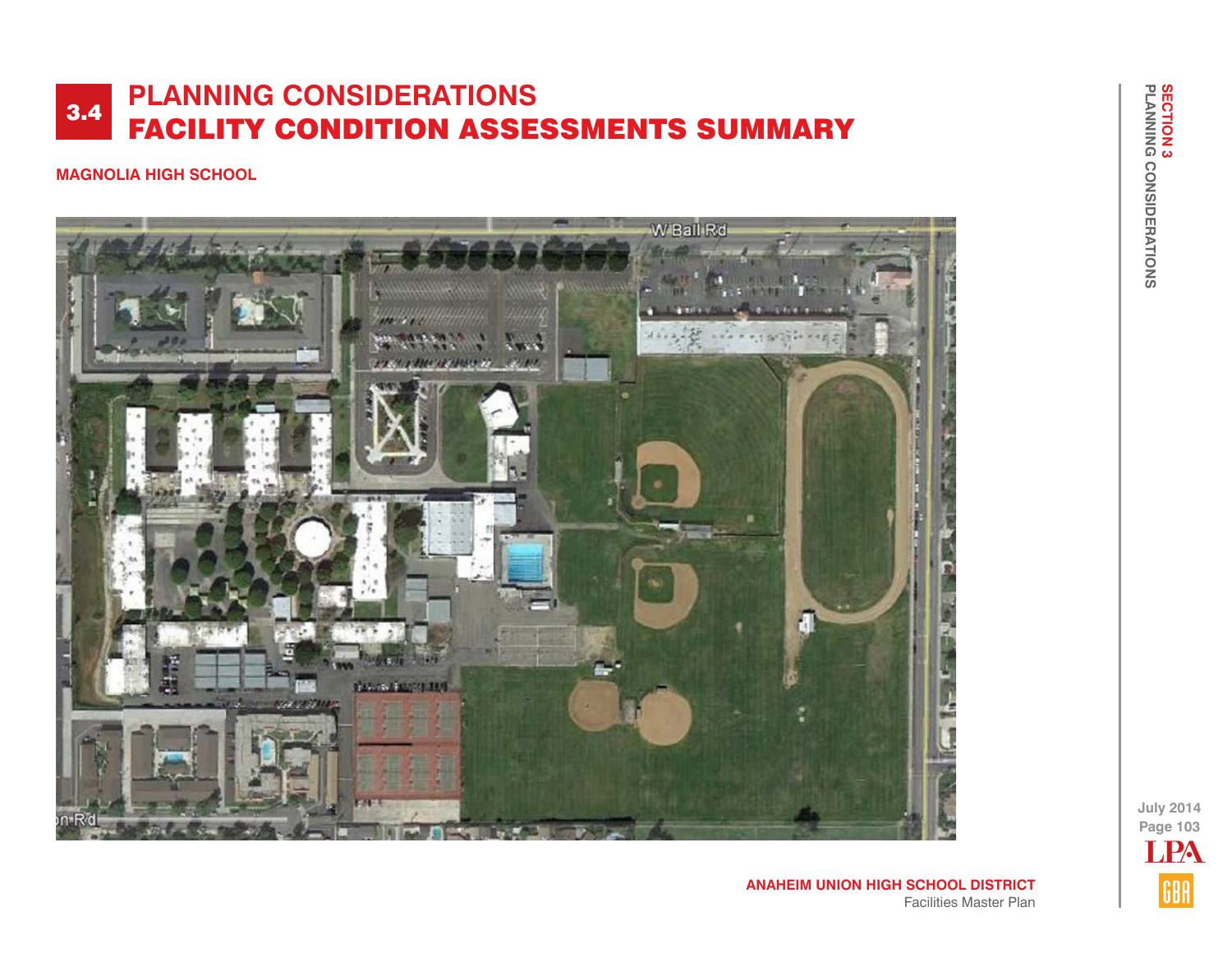### **MAGNOLIA HIGH SCHOOL**

#### 2450 W. Ball Road Anaheim, CA 92804

| Year Constructed     |
|----------------------|
| Year Last Modernized |

Current Enrollment 1850 Grade Levels 9-12 Administrative Staff 4 Administrators

 77 Teachers (including Counselors) 66 Classified (including Food Service)

1961 2002

Square Footage 144,965 Site Size (acres) 44

### GREATEST NEEDS:

- ▶ Highest Program Needs:
	- o Library / Media Center / Student Union
	- o Safety and Security
	- o New Auditorium (locate in front of campus).
	- o New second (practice) gym.
- Administration area needs to be reconfigured.
- $\triangleright$  Need to replace portable units (15) with permanent classrooms.
- $\triangleright$  Need to recondition all playing fields.
- $\blacktriangleright$  Need to remove lockers at finger plan buildings and courtyards.
- Students need a place to interact and

collaborate.

- Need trash enclosures.
- Replace site plumbing throughout campus.
- Expand the food service building and speedlines.



## CONDITION ASSESSMENT

Magnolia High School, home of the Sentinels, was originally constructed in 1961. The 44 acre site, one of the largest in the District, is located at 2450 W. Ball Road, Anaheim, CA 92804.

Approximately 70% of the campus buildings underwent modernization in 2002. These buildings require minor touch-up. The buildings untouched by modernization in 2002 range from needing standard modernization work to major modernization and reorganization of the administration building, boys and girls locker rooms and weight room.

Total classroom count is approximately 71 with 36

standard classrooms, 7 science labs, 4 computer labs, 2 art rooms, 1 band, 1 choral, 1 home economics, 1 wood shop, 1 photo shop, 15 standard classrooms in portable units and 2 "Bridges" portable units. Magnolia High School currently has 15 portable classrooms on the southwest side of the campus that need to be converted to permanent.

The existing library is undersized. A Student Union/ Media Center with sufficient computers, books, and gathering areas is a high priority.

Magnolia is the only comprehensive high school in the district without an auditorium. This is a high priority for programmatic purposes as well as to provide an alternative space for assemblies other than the gym. Consider locating the new auditorium in front along Ball Road.

## SITE CONDITIONS

Security is an ongoing concern at the Magnolia High School campus. Approximately 4,000 linear feet of fencing is required to secure the campus.

The front parking lot, drop off, accessible parking and central quad were recently improved. While the traffic/circulation conditions are good, it is suggested that the Ball Road drive inlet to the campus be aligned with the opposite city street. South Weber Avenue.

The western side the central quad (35,000 s.f.) still needs to be upgraded. The school needs new lunch shelters. Replace the worn fabric on the existing shelters. Lockers need to be removed at the finger plan buildings and courtyards. The campus trash bins need enclosures. There are elevation changes throughout the site that need to be reevaluated for ADA compliance.

The central quad landscaping and irrigation were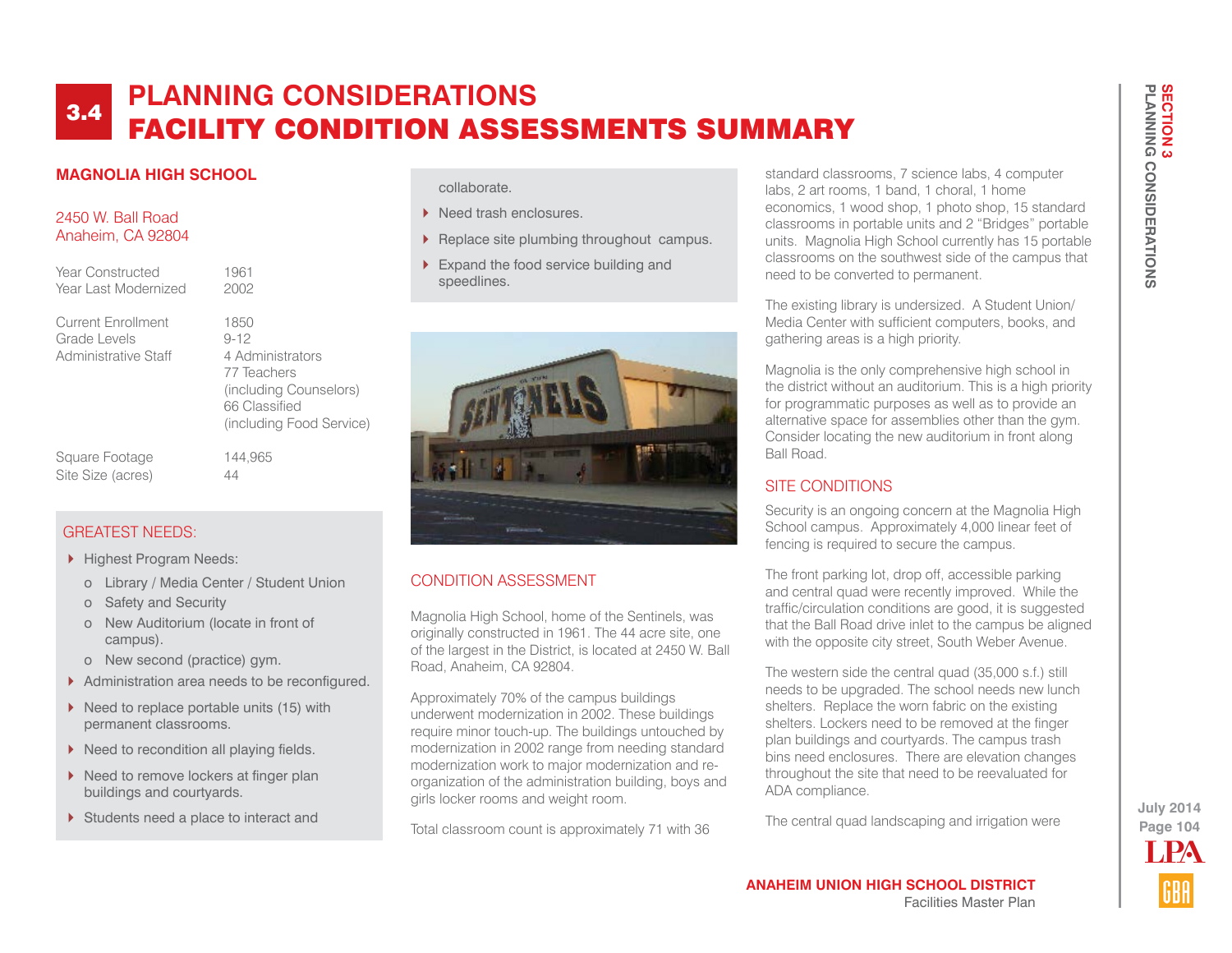### **MAGNOLIA HIGH SCHOOL**

recently replaced. The classroom courtyards need hardscape and landscape improvements. The athletic field turf and irrigation need replacement. A portion of the campus has been equipped with smart irrigation controllers. The fields need a new backflow, pump, and smart controller.

All the playing fields (20.5 acres) need to be reconditioned. Some of this acreage is under consideration as a potential site for a new District stadium given the central location of the school, open space, and proximity to available parking. The movable wooden bleachers in the gym need to be replaced and a second (practice) gym added.

The asphalt paved tennis courts (56,800 s.f.), fencing and wind screens need to be replaced. A standard modernization of the pool is required, including new plaster, deck re-surfacing and replacement of pool lights. The District should consider the addition of pool covers and variable frequency drives (VFD) for the pump motors.

While the roofing is in good condition, a maintenance tune up will be needed in the near future. The down spouts to grade are causing some flooding issues. There is also some minor ponding throughout campus. A storm chamber system was installed in 2012 to correct storm water run off problems. Most of the campus window systems are very old and in need of replacement.

#### BUILDING SYSTEMS

#### PLUMBING

The existing sewer, gas, and water lines are old and require replacement. Add an earthquake shut off

valve for gas.

#### **MECHANICAL**

The HVAC was modernized in 2002 except at the weight room, the band / choral rooms, art room, and kitchen. All units are reaching the end of their life cycle. The EMS is in good working order.

#### **ELECTRICAL**

While the campus power system was upgraded in 2002, some electrical building panels need to be replaced. The existing telephone/data, CATV, CCTV, fire alarm and clock systems all need to be upgraded. A new security system is also needed. Maintain the existing Bogen PA system but add a new "quantum" card for networking capabilities. The fiber backbone needs to be evaluated.

A new digital school marquee is needed.

Site and parking lot lighting is HID. Evaluate replacing with LED for energy efficiency.

> **Page 105 July 2014** LPA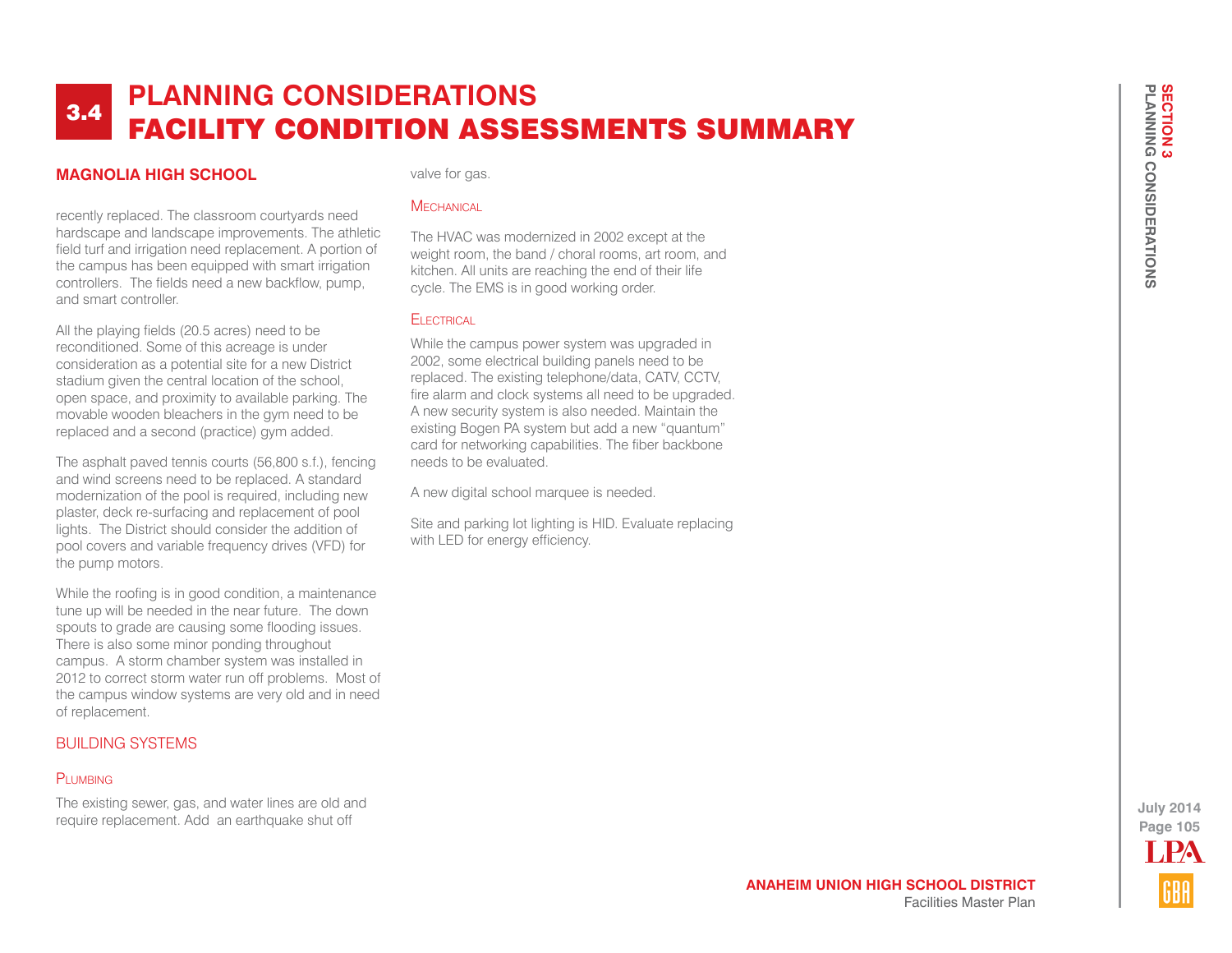#### **MAGNOLIA HIGH SCHOOL**



Need to replace 15 portables with permanent classrooms. Need to recondition fields.





Tennis courts need to be replaced.





Need 4,000 l.f. of fencing to secure campus. Minor ponding and drainage issues on campus.



Need student union / media center for student interaction and collaboration.





Need to add a second (practice) gym. Need to remove lockers at finger plan buildings and courtyard.



Most campus windows are old and need replacement.

**ANAHEIM UNION HIGH SCHOOL DISTRICT** Facilities Master Plan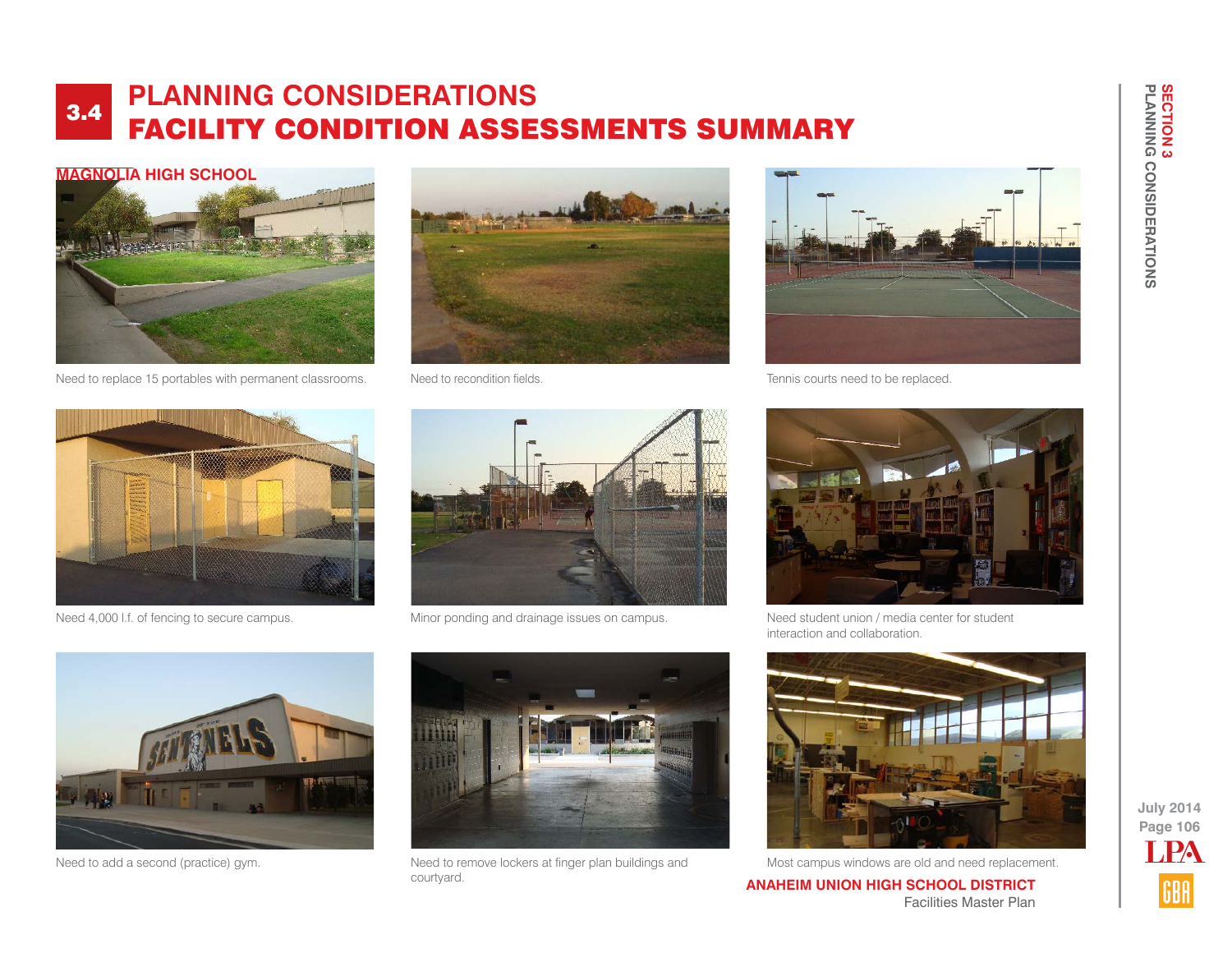## **MAGNOLIA HIGH SCHOOL**



**Page 107 July 2014** LPA